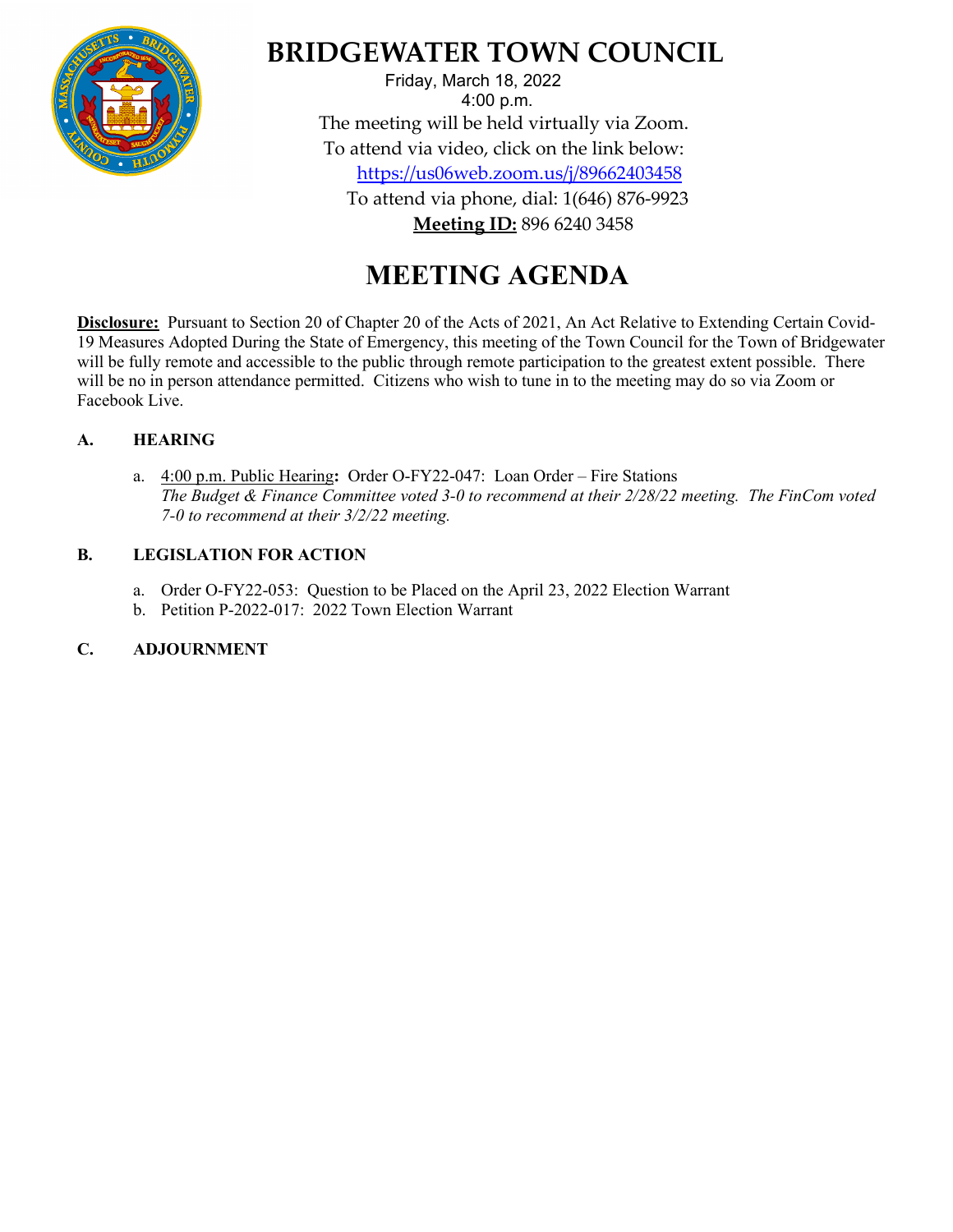

# Bridgewater Town Council

In Town Council, Tuesday, February 15, 2022

Council Order: O-FY22-047

| Introduced By:          | <b>Town Manager</b> |
|-------------------------|---------------------|
| Date Introduced         | February 15, 2022   |
| First Reading:          | February 15, 2022   |
| Second Reading/Hearing: | March 18, 2022      |
| Amendments Adopted:     |                     |
| Third Reading:          |                     |
| Date Adopted:           |                     |
| Date Effective:         |                     |
|                         |                     |

#### **Order O-FY22-047**

#### **LOAN ORDER – FIRE STATIONS**

**ORDERED**: that \$23,000,000 is appropriated to finance the following projects, including all costs incidental and related thereto: (i) constructing and equipping a new fire station, in the approximate amount of \$21,000,000, and (ii) renovating Fire Station 2, in the approximate amount of \$2,000,000; that to meet this appropriation the Treasurer with the approval of the Town Manager is authorized to borrow an aggregate amount of \$23,000,000 and issue bonds or notes therefor under Chapter 44 of the General Laws or any other enabling authority; that the Town Manager and Treasurer are authorized to contract for and expend any aid, grants or gifts available for the projects; and that the Town Manager and Treasurer are authorized to take any other action necessary or convenient to carry out these projects; provided that any appropriation hereunder shall be subject to and contingent upon an affirmative vote of the Town to exempt the amounts required for the payment of interest and principal on said borrowing from the limitations on taxes imposed by Chapter 59, Section 21C of the General Laws (Proposition 2 and 1/2).

**Explanation:** *This appropriation and loan order pays for the building of a new fire station/headquarters as well as the renovations to Fire Station II contingent on a positive debt-exclusion vote by the voters of Bridgewater.*

*Committee Referrals and Dispositions:*

| Referral(s) | Disposition(s)                                       |
|-------------|------------------------------------------------------|
| B&F         | $\bullet$ 2/28/22: Voted 3-0 to recommend.           |
| FinCom      | $\sqrt{9}$ $\bullet$ 3/2/22: Voted 7-0 to recommend. |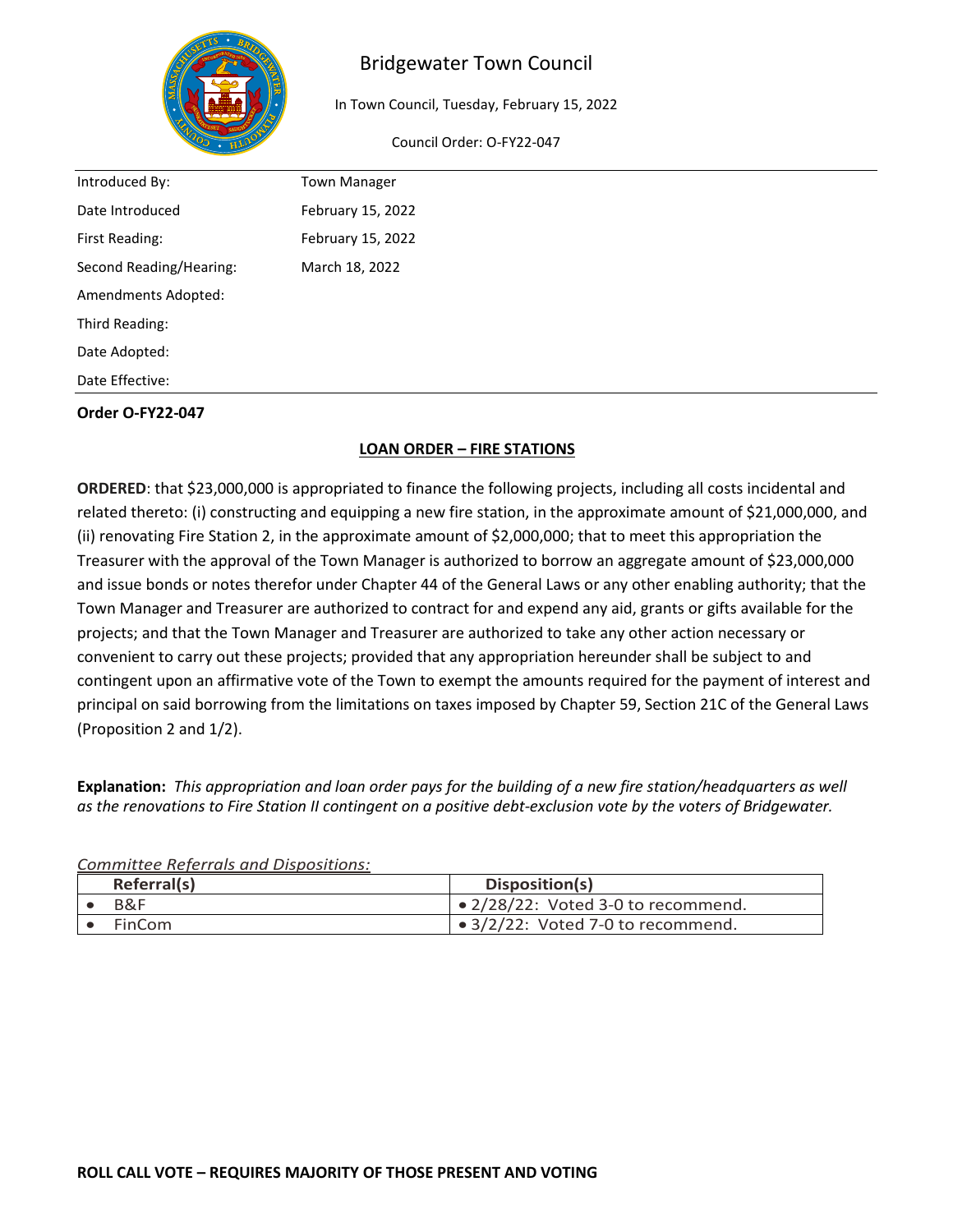

## Bridgewater Town Council

In Town Council, Tuesday, March 15, 2022

Council Order: O-FY22-053

| Introduced By:          | <b>Town Manager</b> |  |  |
|-------------------------|---------------------|--|--|
| Date Introduced         | March 15, 2022      |  |  |
| First Reading:          | March 15, 2022      |  |  |
| Second Reading/Hearing: | March 18, 2022      |  |  |
| Amendments Adopted:     |                     |  |  |
| Third Reading:          |                     |  |  |
| Date Adopted:           |                     |  |  |
| Date Effective:         |                     |  |  |
|                         |                     |  |  |

#### **Order O-FY22-053**

## **Question to be Placed on the April 23, 2022 Election Warrant**

ORDERED: (1) that the Town of Bridgewater, pursuant to G.L. c. 59, § 21C(k), shall seek voter approval at the next election on April 23, 2022 to assess taxes in excess of the amount allowed pursuant to G.L. 59 § 21C for the payment of the Town's share of the principal and interest on bonds, notes or certificates of indebtedness, issued by the Town of Bridgewater to pay costs of: (i) constructing and equipping a new fire station, in the approximate amount of \$21,000,000, and (ii) renovating Fire Station II, in the approximate amount of \$2,000,000, including the payment of costs incidental or related thereto; and

(2) to that end, the Town Clerk is hereby directed to place the following question on the ballot:

Shall the Town of Bridgewater be allowed to exempt from the provisions of proposition two and one-half, so-called, the amounts required to pay for the Town's allocable share of the bond issued by the Town of Bridgewater to pay the costs of (i) constructing and equipping a new fire station located at 1185 Pleasant Street, Bridgewater, 02324, and (ii) renovating Fire Station 2 located at 774 Plymouth Street, Bridgewater, 02324, including all costs incidental and related thereto*?*

*Yes \_\_\_\_ No \_\_\_\_*

*Explanation: The new fire station appropriation requires a debt exclusion vote. This order directs the Town Clerk to place the question on the annual town election ballot.* 

*Committee Referrals and Dispositions:*

| Referra<br>. | Disposition(s) |
|--------------|----------------|
|              |                |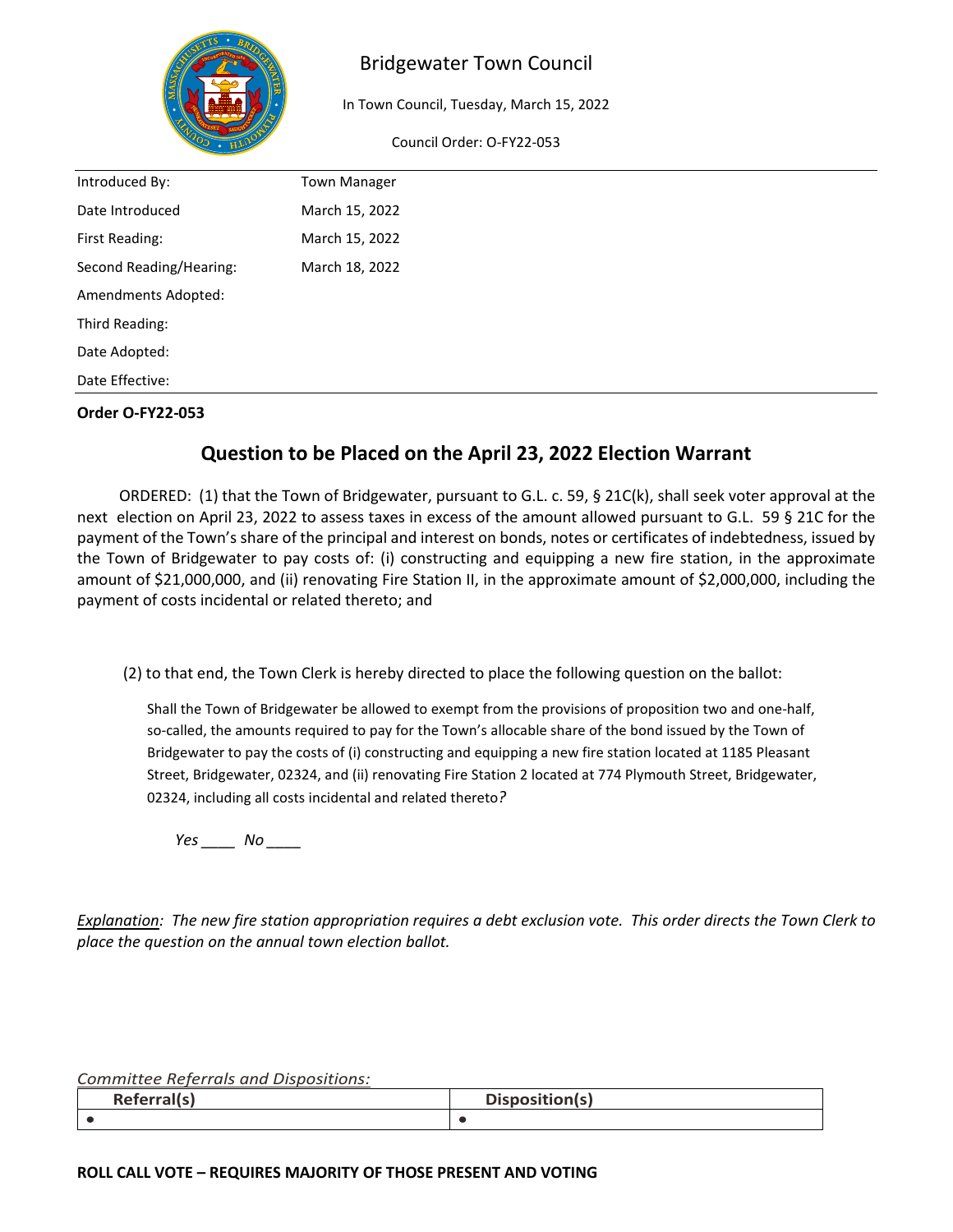

## Bridgewater Town Council

In Town Council, Tuesday, March 15, 2022

Council Petition: P-2022-017

Date Introduced/Public Hearing: March 15, 2022

Amendments Adopted:

Date Adopted:

Date Effective:

Relative to:

# *2022 TOWN ELECTION WARRANT*

**ORDERED**: That the Town Council of the Town of Bridgewater, Massachusetts, assembled accepts, as a matter of record, the attached 2022 Annual Town Election Warrant as provided by the Town Clerk.

*Explanation:* It is required that the Town Council accepts and approves the attached Warrant as a matter of record.